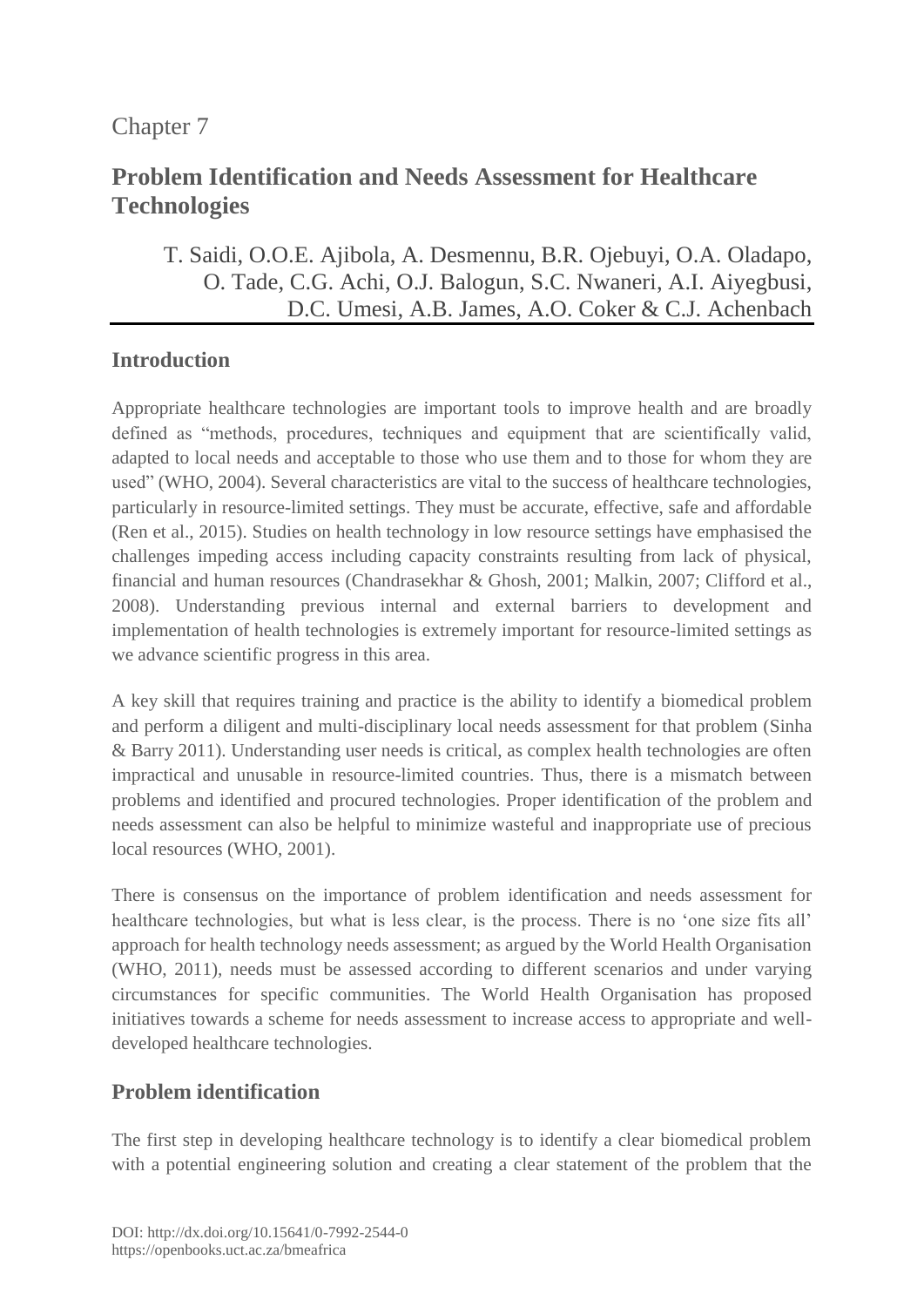intended technology will address. This problem statement must be accessible and easy for even a novice to understand and must clarify the objective of the engineering design task.

A first step in identifying a biomedical problem is what is referred to in a biomedical engineering design course at the University of Lagos as "disease hunting." This entails identifying a medical condition requiring diagnosis, therapeutic management or disease monitoring, as well as its presentation or symptoms. Problem identification often requires consultation with physicians or public health officials aiming to improve individual or population health. Multidisciplinary brainstorming meetings between healthcare providers, clinical laboratory leaders, and engineers can be helpful to identify biomedical problems with potential local technology solutions. Often, ideas are generated based on personal experience or interest. A review of the literature can aid in refining the problem to be addressed.

An example from the biomedical engineering programme at the University of Lagos, was an engineering graduate student who had experienced football injuries. Cryotherapy emerged from the student's literature review as a treatment for pain (MacAuley, 2001; Hubbard & Denegar, 2004; Mars et al., 2006), and timing of application of this therapy was key to success. After identification of this general problem, the student consulted with local family medicine and orthopaedic doctors who recognised a lack of immediate (on-field) treatment options for football soft tissue injuries. Having established cryotherapy as a possible solution, other considerations suggested by medical experts were device wearability and portability, maintenance of a pre-set steady temperature, and capacity to be monitored remotely by a thirdparty device in real time. Finally, the student determined a specific problem to be solved: immediate cryotherapy for treatment of soft tissue injuries on the field. The student aimed to answer the following engineering question – can we locally design a novel technology that immediately utilizes cryotherapy to treat soft tissue injury in an athlete? In response to the requirements identified, a simple low-cost device, namely an electronic ice cuff, was developed (Ajibola & Folorunso, 2017).

The biomedical problem is relative to the local environment and must be conceptualised in conformity with local resources, biomedical ethics, socio-cultural factors, and ergonomic and other situational parameters. Ultimately, a well-considered, well-researched and challenging biomedical problem will have compelling engineering design questions that will demand to be answered.

#### **Approaches to needs assessment**

Once the biomedical problem has been identified, a proper needs assessment should be performed. A well-executed needs assessment for a healthcare technology involves the identification and definition of prioritised requirements as well as considerations of potential impacts on users, with the aim of improving health or health service delivery (Wright, Williams, & Wilkinson, 1998; WHO, 2011). In the context of health technology design, an excellent needs assessment enhances biomedical problem identification and guides design choices to solve the problem and answer engineering design questions.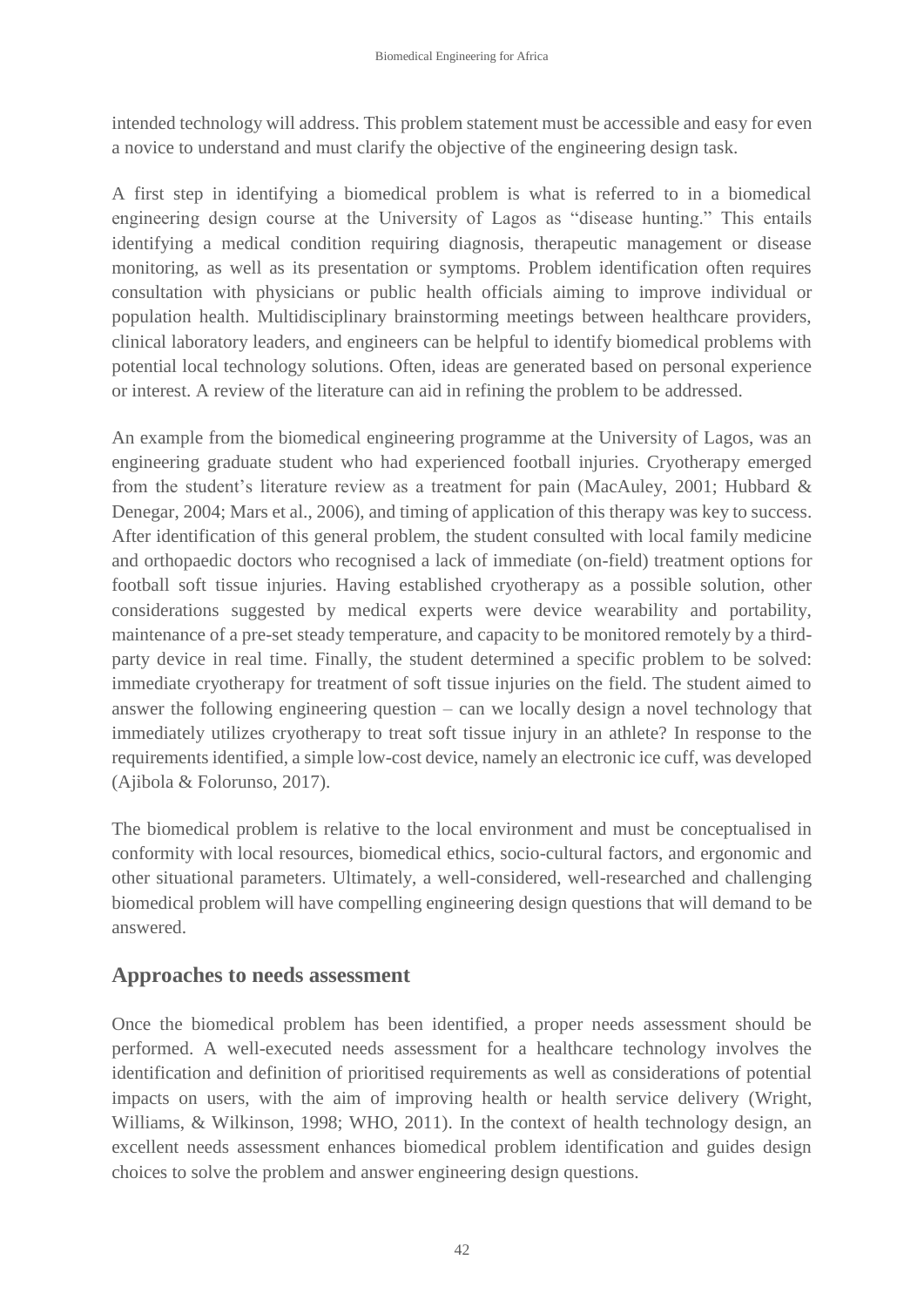In general, when conducting a needs assessment, it is imperative to consider unique diagnostic, treatment, and preventative approaches in the context of the problem and its solutions (Söderback, 2015; Saidi & Douglas, 2018). Health technology must fit local circumstances and conditions in the light of available national resources, infrastructure, knowledge and skills. Thus, a location-specific needs assessment is vital to ensure that appropriate technologies are effective, appropriate, cost-effective and do not consume resources from other critical healthcare areas (Sinha & Barry, 2011; van Niekerk et al., 2017).

An understanding of technology and its implementation as being socially shaped and influenced by values, beliefs and culture, demands that the gap between science and society be bridged to enable technology to be configured for different contexts (Saidi & Douglas, 2018). The extent to which a health technology can successfully be deployed in society, depends on the extent to which it is integrated into the healthcare community, in a manner that informs its design (Webster, 2002) and draws on the different knowledge systems of health technology stakeholders (Sorensen & Iedema, 2008). The relevance of health technology can be improved by extending the boundaries of the knowledge systems that feed into their development beyond clinicians and managers. The nature of healthcare technology requires a network consisting of a wide variety of stakeholders in society, such as regulatory agencies, patient advocacy groups, bioethics committees and physicians. These groups can, if given the opportunity, scrutinise healthcare technology from varying perspectives before it is deployed for use, and ideally during the design phase. Early engagement of these groups is crucial as technological development in healthcare is rapidly evolving as a collective, multi-professional and multidisciplinary process which challenges the entrenched traditional, individualist, 'taken-asgiven' culture (Sorensen & Iedema, 2008). Patients, caregivers and others with relevant lived experiences can offer valuable insights that help characterize the challenges and assess the healthcare needs these technologies should address.

Figure 1 suggests an iterative approach to problem refinement and needs assessment, as these steps are not clearly separable in practice.



*Figure 1: Problem identification and needs assessment*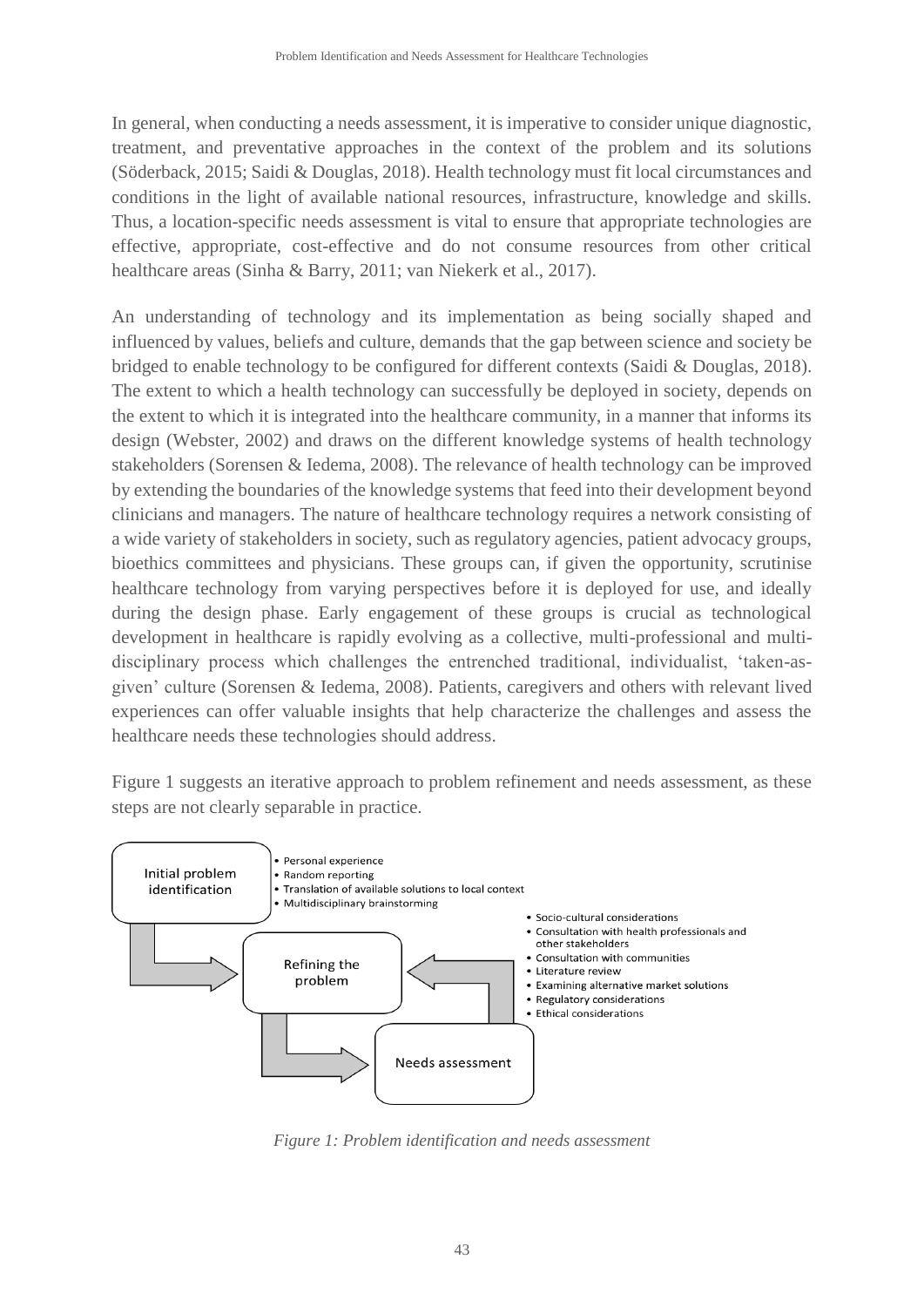### **Implications for biomedical engineers**

Efforts must be made to ensure that biomedical engineering research, design and practice does not neglect the needs of vulnerable groups. Examples include children, pregnant women and the elderly who have particular medical requirements. Consideration should also be given to persons with disabilities. For example, for individuals with visual and hearing impairments, conventional means of communication may be a critical barrier when stakeholder views are solicited to inform design decisions. In addition, the healthcare needs of those who have poor access to health facilities due to geographical location, limited financial resources and other forms of marginalisation are pertinent in the African context. Therefore, biomedical engineers should communicate and engage with society and health-related stakeholders to determine engineering design problems, questions and needs. In practice, a biomedical engineer should understand the actual need for the product and the potential implications of the new product as well as its suitability for the user with regard to their level of education, gender, cultural preferences, religious sentiments, ethnic peculiarities, and interests.

### **Conclusion**

Problem identification and needs assessment are important for ensuring that users are able to access healthcare technologies that meet the realities of their local circumstances. These considerations are aimed at closing the design-implementation gap that emerges when healthcare technologies are designed and built to satisfy assumed demands or needs that may not exist. Engineers can accomplish these goals through public engagement, incorporation of different knowledge systems, situating technology in their social context, and customisation. Problem identification and needs assessment are pro-active steps in the development of technology that is inherently responsive to the specific needs of local users and stakeholders.

### **References**

- Ajibola, O.O.E. & Folorunso, P.O. 2017. Analysis, design and construction of electronic ice cuff for athletes. *International Journal of Medical Engineering and Informatics.* 9(3): 220–236. DOI: https://doi.org/10.1504/IJMEI.2017.085048.
- Chandrasekhar, C. & Ghosh, J. 2001. Information and communication technologies and health in low income countries: the potential and the constraints. *Bulletin of the World Health Organization.* 79(9): 850–855. Available: https://www.scielosp.org/pdf/bwho/2001.v79n9/850-855/en [2019, May 20].
- Clifford, G.D., Blaya, J.A., Hall-Clifford, R. & Fraser, H.S. 2008. Medical information systems: a foundation for healthcare technologies in developing countries. *BioMedical Engineering OnLine.* 7: 18. DOI: https://doi.org/10.1186/1475-925X-7-18.
- Hubbard, T.J. & Denegar, C.R. 2004. Does cryotherapy improve outcomes with soft tissue injury? *Journal of Athletic Training*. 39(3): 278–279.

[https://www.ncbi.nlm.nih.gov/pmc/articles/PMC522152/pdf/attr\\_39\\_03\\_0278.pdf](https://www.ncbi.nlm.nih.gov/pmc/articles/PMC522152/pdf/attr_39_03_0278.pdf)

MacAuley, D. 2001. Ice therapy: how good is the evidence? *International Journal of Sports Medicine*. 22(5): 379–384.